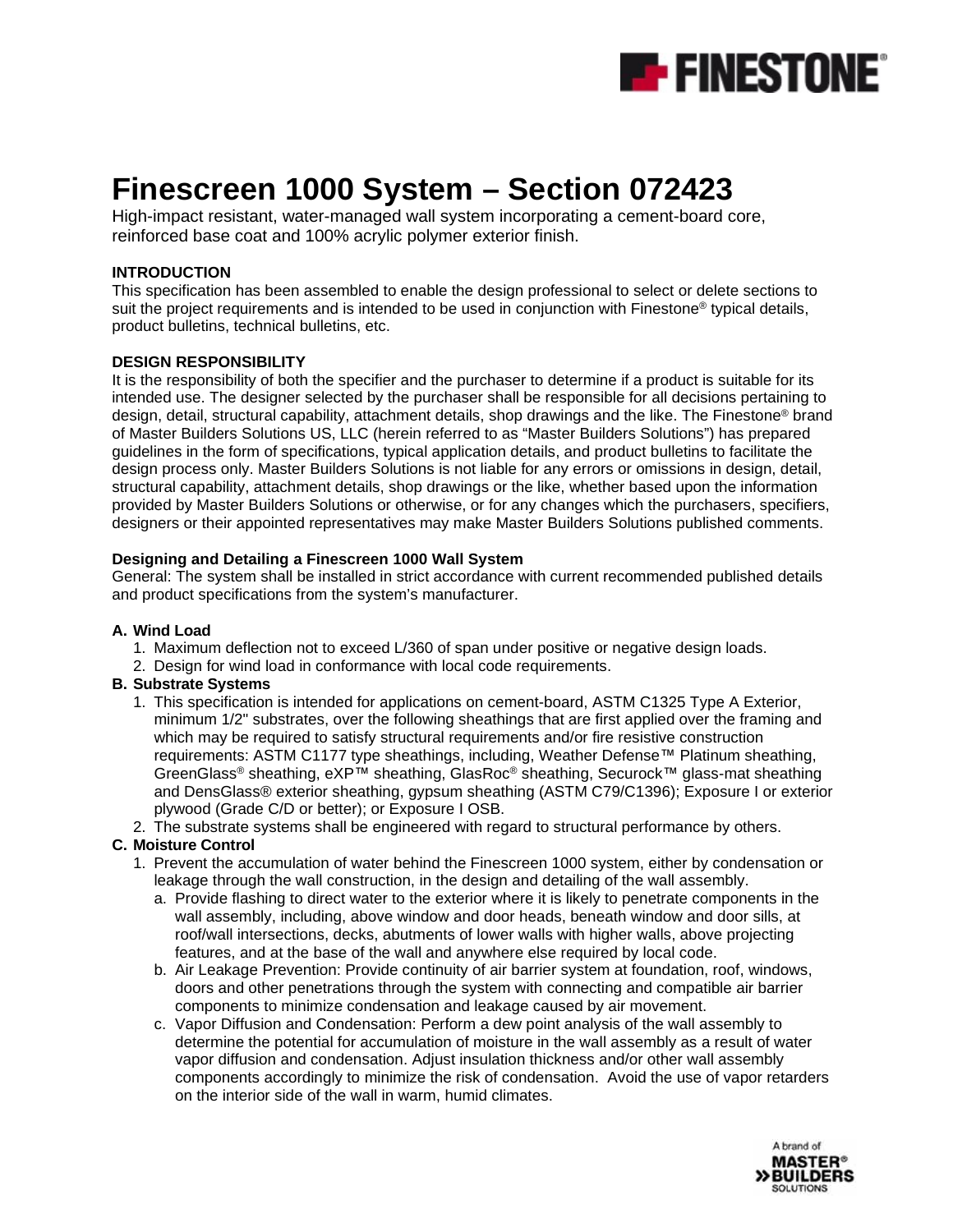### **D. System Joints**

- 1. Expansion joints in the system are required at building expansion joints, at prefabricated panel joints, floor lines of wood frame construction, where substrates change and where structural movement is anticipated. Detail specific locations in construction drawings.
- 2. Locate control joints approximately every 600 ft.2 (56 m2) of wall surface area with maximum uncontrolled length or width of 24 lin. ft. (7 m) and a maximum uncontrolled length-to-width ratio of 2 1/2:1. At dissimilar substrates, a deep control joint (Plastic Components type product number 22027-16 corner joint or equal) must be used. If building expansion/contraction is anticipated, a true expansion joint should be utilized. At door and window bucks and at large wall penetrations or openings. Control joints mounted on the surface of the cement-board (Finescreen 1000 System), control joint placement must coincide with cement-board sheathing joints\*. For control joints mounted on the underlying substrate of the cement-board Finescreen 1000 System, trim placement does not need to coincide with the joints in the underlying sheathing. For non-nailable substrates additional framing will likely be needed for support/attachment of the cement-board at vertical control joints. For additional information reference the Finestone Cement Board 1000 Trim Accessories technical bulletin.
- 3. Sealant joints are required at all penetrations through the Finescreen 1000 Wall System (windows, doors, lighting fixtures, electrical outlets, hose bibs, dryer vents, etc.). Refer to Finescreen 1000 Wall System typical details.

**NOTE TO SPECIFIER: It is the sole responsibility of the project design team, including the architect, engineer, etc., to ultimately determine specific expansion and control joint placement, width and design. Sealant joints are required at all penetrations through the Finestone Finescreen 1000 system (windows, doors, lighting fixtures, electrical outlets, hose bibs, dryer vents, etc.). Refer to Finestone Finescreen 1000 wall system typical details.**

- 4. For a list of acceptable sealants refer to Acceptable Sealants for use with Finestone Wall Systems technical bulletin.
- **E. Grade Condition:** Finescreen 1000 system is not intended for use below grade or on surfaces subject to continuous or intermittent immersion in water or hydrostatic pressure. Ensure a minimum 4" (101.6mm) clearance above grade or as required by code, a minimum 2" (50.8mm) clearance above finished grade (sidewalk/concrete flatwork).

#### **F. Trim, Projecting Architectural Features**

**NOTE TO SPECIFIER: Installation of the Finescreen 1000 Wall System with decorative shapes created with framing/cement board or that incorporate EPS insulation board outside the slope guidelines referenced in this specification may still qualify for a standard warranty; however, low sloping shape conditions are subject to extreme heat, increased maintenance and premature deterioration of the system shall be expected and any deleterious effects caused by the lack of slope will not be the responsibility of Master Builders Solutions. Finestone Wall Systems are designed and tested to be applied to vertical surfaces. The design professional has the option to build according to his/her project needs. The design professional must also consider geography, climate, building orientation, wall orientation and adjacent building components when designing with trim shapes that incorporate EPS insulation board. The slope guidelines referenced below are provided to offer assistance to the owner and/or design professional. Final design of any building is the responsibility of the design professional.** 

- 1. Minimum slope for all projections shall be 1:2 (27º) with a maximum length of 12" (30.5 cm) [e.g. 6" in 12" (15 cm in 30.5cm)]. Increase slope for northern climates to prevent accumulation of ice/snow on the surface.
- 2. Finestone Wall Systems were designed and tested to be applied to vertical surfaces. As the slope of the wall system application decreases, the chance for premature deterioration of any wall system increases.
- 3. Low sloping conditions are subject to more extreme heat. Low sloped areas are known to produce an increase in wall surface temperature which can lead to accelerated weathering of the low sloped surface.

#### **G. Coordination with Other Trades:**

1. Evaluate adjacent materials such as windows, doors, etc. for conformance to manufacturer's details. Adjacent trades shall provide scaled shop drawings for review.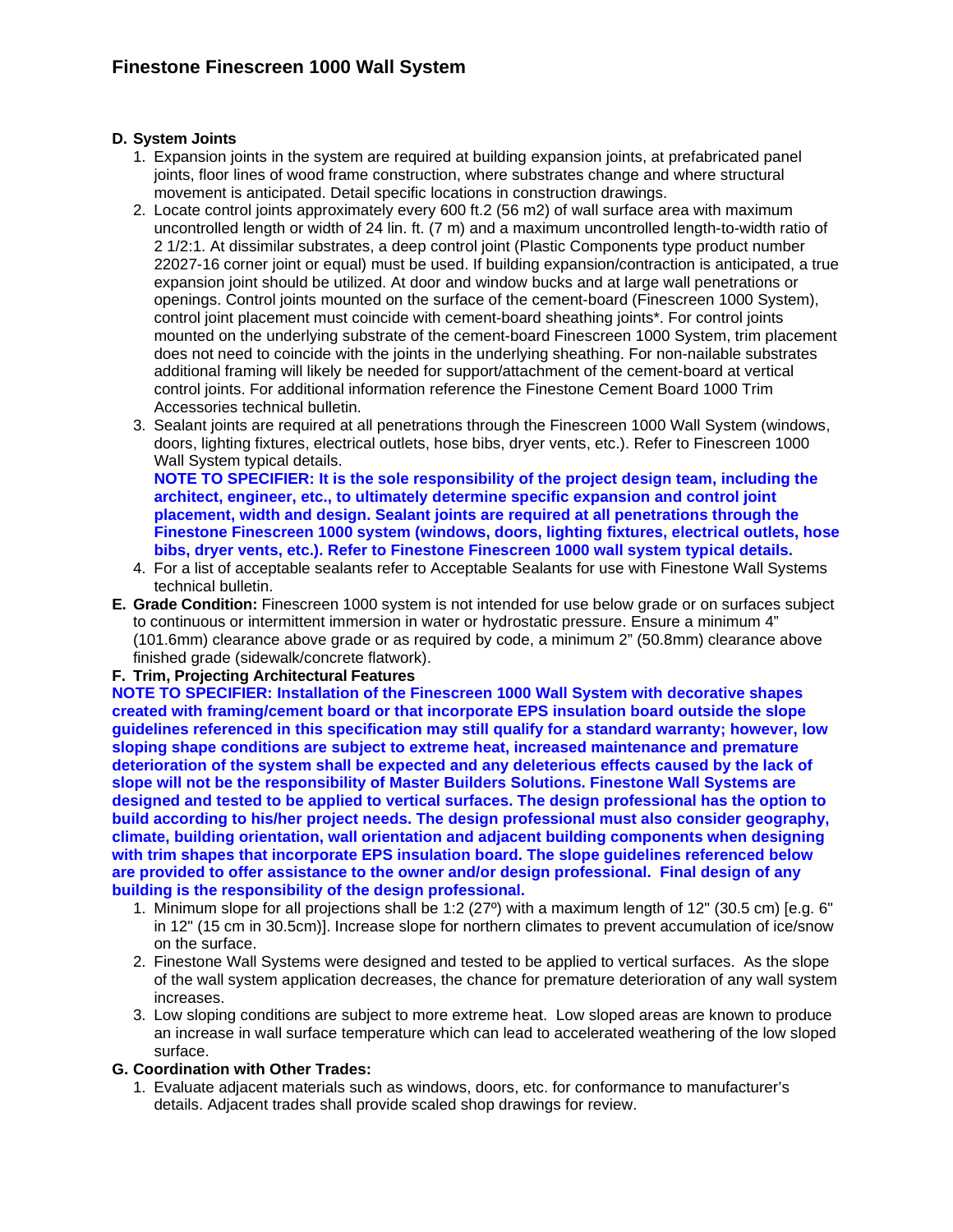- 2. Air Seals at any joints/gaps between adjoining components (penetrations, etc.) are of primary importance to maintain continuity of an air barrier system and must be considered by the design professional in the overall wall assembly design. Install an air seal between the primary air/waterresistive barrier and other wall components (penetrations, etc.) in order to maintain continuity of an air barrier system.
- 3. Provide protection of rough openings in accordance with *Finestone Moisture Protection Guidelines for Finestone Stucco Wall System* before installing windows, doors, and other penetrations through the wall.
- 4. Install copings, sealant and other weather protective items immediately after installation of the Finescreen 1000 Wall System and when Finestone coatings are completely dry.

### **TECHNICAL INFORMATION**

Consult Master Builders Solutions' Technical Services Department for specific recommendations concerning all other applications. Consult the Finestone website, finestone.master-builders-solutions.com, for additional information about products, systems and for updated literature.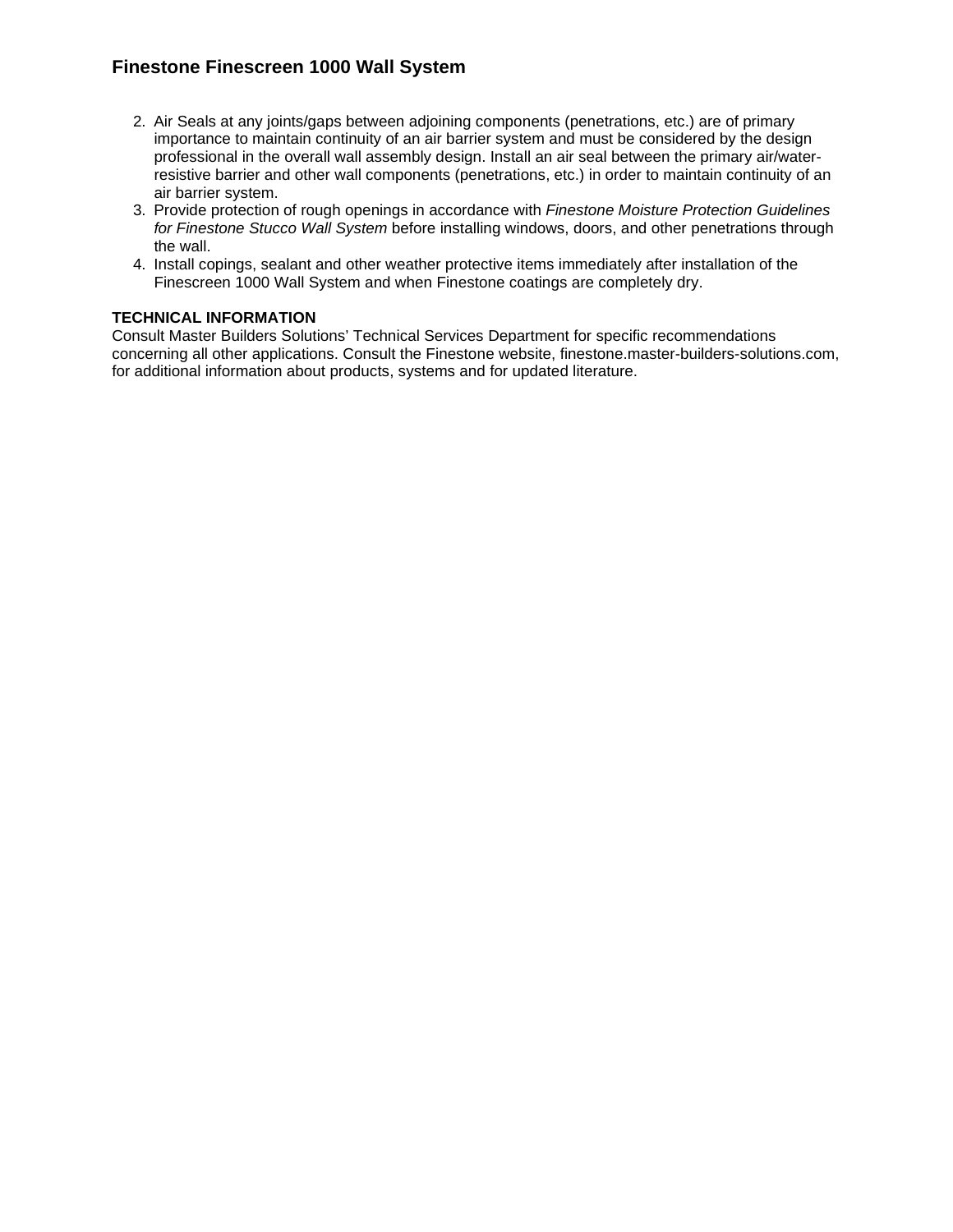### **PART 1 – GENERAL**

**NOTE TO SPECIFIER: Items in blue/underlined indicated a system option or choice of options. Throughout the specification, delete those which are not required or utilized.** 

# **1.01 SECTION INCLUDES**

- A. Refer to all project drawings and other sections of this specification to determine the type and extent of work therein affecting the work of this section, whether such work is specifically mentioned herein.
- B. Cement Board Stucco wall system: composite wall system consisting of Finestone air/water resistive barrier or other code approved secondary air/weather barrier, Drainage Mat by Master Builders Solutions (optional), Finestone Base Coat, Finestone Reinforcing Mesh and Finestone Finish Coat.
- C. Finestone products are listed in this specification to establish a standard of quality. Any substitutions to this specification shall be submitted to and receive approval from the Architect at least 10 days before bidding. Proof of equality shall be borne by the submitter.
- D. The system type shall be Finestone Finescreen 1000 wall system as manufactured by Master Builders Solutions, Shakopee, Minnesota.

### **1.02 RELATED SECTIONS**

- A. Section 05 40 00 Cold-formed metal framing: Light gauge load-bearing metal framing
- B. Section 06 00 10 Plywood Substrate
- C. Section 06 11 00 Wood Framing
- D. Section 07 19 50 Air Barriers<br>E. Section 07 62 00 Sheet Metal
- Sheet Metal Flashing and Trim: Perimeter Flashings
- F. Section 07 65 00 Flexible Flashing
- 
- G. Section 07 90 00 Sealants<br>H. Section 08 00 00 Doors and windows H. Section 08 00 00
- I. Section 09 10 00 Metal Support Systems
- J. Section 09 11 00 Non-load-bearing wall framing: Non-load-bearing metal framing systems
- K. Section 09 25 00 Exterior Gypsum substrates

#### **1.03 REFERENCES**

| A. ASTM C150         | Specification for Portland cement.                                                                                        |
|----------------------|---------------------------------------------------------------------------------------------------------------------------|
| <b>B. ASTM D1682</b> | Test for Break Load and Elongation of Textile Fabrics.                                                                    |
| C. ASTM E84          | Tests for Surface Burning Characteristics of Building Materials.                                                          |
| D. ASTM G23          | Operating Light and Water Exposure Apparatus (Carbon-Arc Type) for Exposure<br>of Non-metallic Materials.                 |
| E. ASTM G53          | Operating Light and Water Exposure Apparatus (Fluorescent UV-Condensation<br>Type) for Exposure of Nonmetallic Materials. |
| F. ASTM C67          | Sampling and Testing Brick and Structural Clay Tile.                                                                      |
| G. ASTM B117         | Standard Method of Salt Spray (Fog) Testing.                                                                              |
| H. ASTM D968         | Abrasion Resistance of Organic Coatings by Falling Abrasive.                                                              |
| $I.$ FS TT-C-555B    | Coating Textured for Interior and Exterior Masonry Surfaces.                                                              |
| J. MIL-Y-114OG       | Yarn, Cord, Sleeving, Cloth and Tape-Glass.                                                                               |
| K. Mil. Std. 810B    | Mildew Resistance (Method 508)                                                                                            |
| L. ASTM E96          | Water Vapor Transmission (Method B)                                                                                       |

#### **1.04 DEFINITIONS**

Finestone Finescreen 1000 System: Exterior assembly comprised of Finestone air/water-resistive barrier or other code approved secondary air/weather barrier, Finestone Base Coat, Finestone Reinforcing Mesh and Finestone Finish Coat.

#### **1.05 SUBMITTALS**

- A. Submit under provisions of Section [01300] [01340].
- B. Product Data: Provide data on Finestone Finescreen 1000 System materials, product characteristics, performance criteria, limitations and durability.
- C. Shop Drawings: Indicate wall joint pattern and joint details, thickness, and installation details.
- D. Samples: Submit [two] [x] [millimeter] [inch] size samples of Finestone Finescreen 1000 System illustrating Finish Coat color and texture range.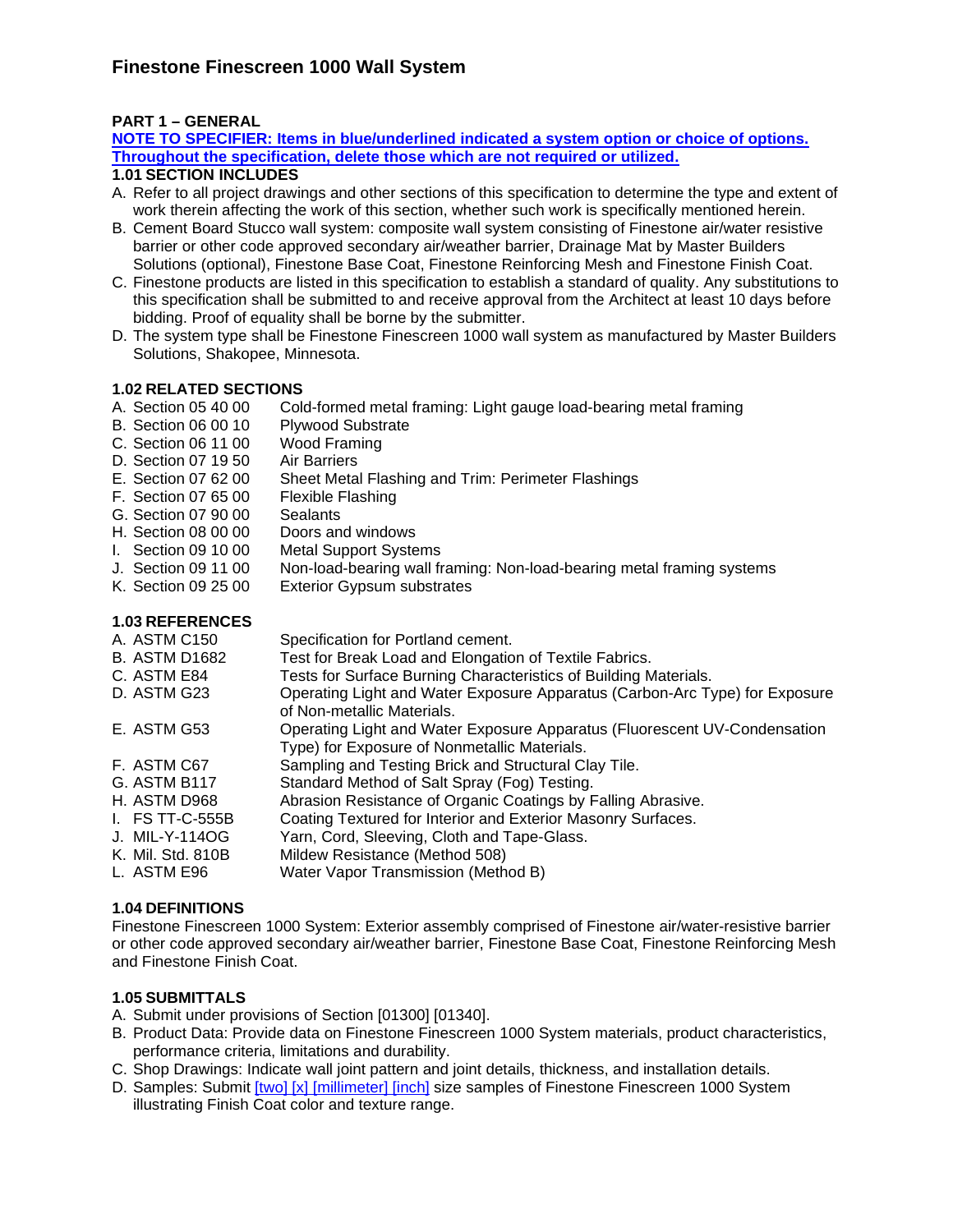- E. Certificate: System manufacturer's approval of applicator.
- F. Sealant: Sealant manufacturer's certificate of compliance with ASTM C920.
- G. System manufacturer's current specifications, typical details, system design guide and related product literature which indicate preparation required, storage, installation techniques, jointing requirements and finishing techniques.

#### **1.06 QUALITY ASSURANCE**

- A. Manufacturer: More than 10 years in the EIFS industry, with more than 1000 completed cement board stucco projects.
- B. Applicator: Approved by Master Builders Solutions in performing work of this section.
- C. Regulatory Requirements: Conform to applicable code requirements for finish system.
- D. Field Samples:
	- 1. Provide under provisions of Section [01400] [ ].
	- 2. Construct one field sample panel for each color and texture, [x] [meters] [feet] in size of system materials illustrating method of attachment, Finestone Finish, color and texture.
	- 3. Prepare each sample panel using the same tools and techniques to be used for the actual application.
	- 4. Locate sample panel where directed.
	- 5. Accepted sample panel [may] [may not] remain as part of the work.
	- 6. Field samples shall be comprised of all wall assembly components including substrates, air/waterresistive barrier, Drainage Mat by Master Builders Solutions (if specified), base coat, reinforcing mesh, primer (if specified), finish coat and typical sealant/flashing conditions.

#### E. Testing:

1. General Air/Water-Resistive Barrier Minimum Performance:

| <b>TEST</b>                                         | <b>METHOD</b>     | <b>CRITERIA</b>                                                                                                                                             | <b>RESULTS</b>                                                                                                                                                                                                                                                                                                                                                        |
|-----------------------------------------------------|-------------------|-------------------------------------------------------------------------------------------------------------------------------------------------------------|-----------------------------------------------------------------------------------------------------------------------------------------------------------------------------------------------------------------------------------------------------------------------------------------------------------------------------------------------------------------------|
| Water-resistive barrier<br>coatings used under EIFS | <b>ASTM E2570</b> |                                                                                                                                                             | Meets all performance requirements                                                                                                                                                                                                                                                                                                                                    |
| Air Leakage of Air Barrier<br><b>Assemblies</b>     | <b>ASTM E2357</b> | 0.2 $1/(s.m^2)$ @75 Pa<br>$(0.04 \text{ cfm}/\text{ft}^2 \text{ @ } 1.57 \text{ psf})$                                                                      | 0.0007 l/s.m <sup>2</sup> (0.0001 cfm/ft <sup>2</sup> ) @ 75 Pa (1.57<br>psf) positive / post conditioning<br>0.0014 l/s.m <sup>2</sup> (0.0003 cfm/ft <sup>2</sup> ) @ 75 Pa (1.57<br>psf) negative / post conditioning                                                                                                                                              |
| Air Permeance of Building<br><b>Materials</b>       | <b>ASTM E2178</b> | 0.02 $1/(s.m^2)$ @75 Pa<br>$(0.004 \text{ cfm/ft}^2 \text{ @ } 1.57 \text{ psf})$                                                                           | $0.0049$ $\sqrt{s}$ .m <sup>2</sup> @ 75 Pa<br>$(0.00098 \text{ cfm}/\text{ft}^2 \text{ @ } 1.57 \text{ psf})$                                                                                                                                                                                                                                                        |
| Rate of Air Leakage                                 | ASTM E283         |                                                                                                                                                             | 0.0185 l/s $\cdot \overline{m^2}$ @ 75 Pa (0.0037 cfm/ft <sup>2</sup> @<br>$1.57$ psf)                                                                                                                                                                                                                                                                                |
| <b>Water Vapor</b><br>Transmission                  | <b>ASTM E96</b>   | Report value                                                                                                                                                | FINESTOP RA - 18 Perms (grains/Hr. in Hg.<br>$\text{ft}^2$ ) @ 10 mils wet film thickness<br>FINESTOP RS 18 Perms (grains/Hr. in Hg.<br>ft2) @ 12 mils wet film thickness<br>FINESTOP RA/RS - 14 Perms (grains/Hr. in<br>Hg. $ft^2$ ) $@$ 20 mils wet film thickness<br>FINESTOP VB - 0.09 Perms (grains/Hr. in<br>Hg. ft <sup>2</sup> ) @ 26 mils wet film thickness |
| Pull-Off Strength of<br>Coatings                    | ASTM D4541        | Min. 110 kPa (15.9 psi) or substrate<br>failure                                                                                                             | Pass - Tested over exterior gypsum<br>sheathing, ASTM C1177 glass-mat<br>sheathing, cement board, OSB, plywood; pvc<br>and galvanized flashing                                                                                                                                                                                                                        |
| Nail Sealability (without<br>Sheathing Fabric)      | ASTM D1970        | No water penetration at galvanized<br>roofing nail penetration under 127 mm<br>(5") head of water after 3 days at $4^{\circ}$ C<br>$(40^{\circ} \text{ F})$ | Pass                                                                                                                                                                                                                                                                                                                                                                  |
| Surface Burning                                     | <b>ASTM E84</b>   | Flame Spread < 25<br>Smoke Development < 450                                                                                                                | Meets Class A: Flame spread =15<br>Smoke developed = 95                                                                                                                                                                                                                                                                                                               |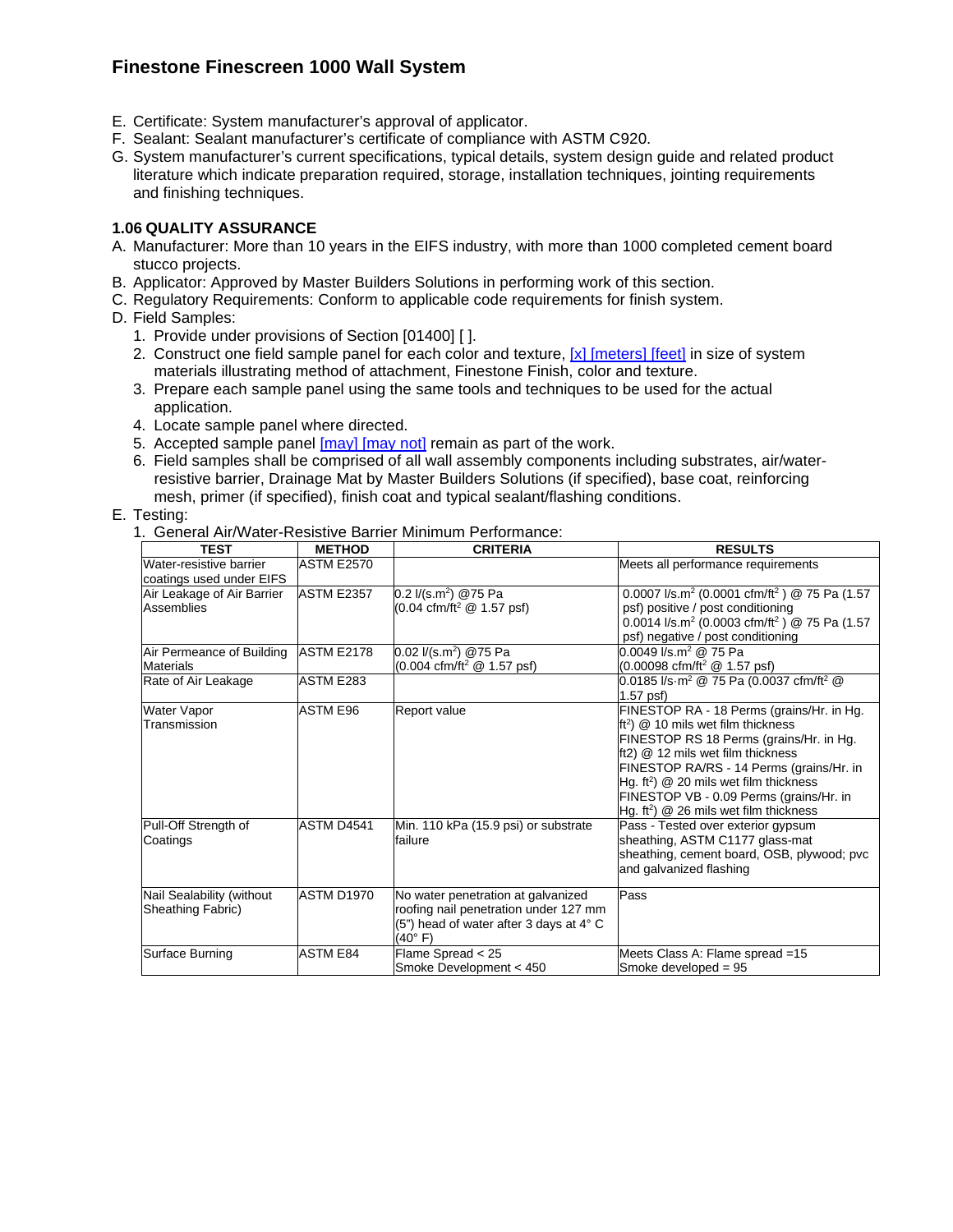| 2. Air/Water-Resistive Barrier ICC-ES AC-212: |
|-----------------------------------------------|
|-----------------------------------------------|

| <b>TEST</b>                                                                                                                  | <b>METHOD</b>                                                                      | <b>CRITERIA</b>                                                                                                 | <b>RESULTS</b>                                                                                                                                      |
|------------------------------------------------------------------------------------------------------------------------------|------------------------------------------------------------------------------------|-----------------------------------------------------------------------------------------------------------------|-----------------------------------------------------------------------------------------------------------------------------------------------------|
| Sequential Testing:<br>1. Structural<br>2. Racking<br>3. Restrained<br>Environmental<br>Conditioning<br>4. Water Penetration | 1. ASTM E 1233<br>Procedure A<br>2. ASTM E 72<br>3. ICC-ES AC-212<br>4. ASTM E 331 | No cracking at joints or interface of<br>flashing<br>No water penetration after 15 min @<br>137 Pa (2.86 psf)   | Pass - Tested over OSB and gypsum<br>sheathing<br>No water penetration after 90 min @ 299<br>Pa (6.24 psf)                                          |
| Sequential Testing:<br>1. UV Light Exposure<br>2. Accelerated Aging<br>3. Hydrostatic Pressure<br>Test                       | 1. ICC-ES AC-212<br>2. ICC-ES AC-212<br>3. AATCC 127-<br>1985                      | No cracking or bond failure to<br>substrate<br>No water penetration after 21.7 in<br>(550 mm) water for 5 hours | Pass                                                                                                                                                |
| Freeze-Thaw                                                                                                                  | <b>ASTM E 2485</b><br>(Method B)                                                   | No sign of deleterious effects after<br>10 cycles                                                               | Pass - Tested over exterior gypsum<br>sheathing, ASTM C1177 glass-mat<br>sheathing, cement board, OSB, plywood                                      |
| <b>Water Resistance</b>                                                                                                      | ASTM D2247                                                                         | No deleterious effects after 14 day<br>exposure                                                                 | Pass - Tested over exterior gypsum<br>sheathing, ASTM C1177 glass-mat<br>sheathing, cement board, OSB, plywood                                      |
| <b>Tensile Bond</b>                                                                                                          | <b>ASTM C 297</b>                                                                  | Minimum 103 kPa (15 psi)                                                                                        | Pass - Tested over exterior gypsum<br>sheathing, ASTM C1177 glass-mat<br>sheathing, cement board, OSB, plywood,<br>CMU; pvc and galvanized flashing |
| Tensile Bond (after<br>freeze-thaw)                                                                                          | ASTM C 297                                                                         | Minimum 103 kPa (15 psi) avg; no<br>failure after 10 cycles freeze-thaw                                         | Pass                                                                                                                                                |

### 3. Air/Water-Resistive Barrier ICC-ES AC 148:

| <b>TEST</b>                  | <b>METHOD</b>      | <b>CRITERIA</b>                                              | <b>RESULTS</b>                                            |
|------------------------------|--------------------|--------------------------------------------------------------|-----------------------------------------------------------|
| Sequential Testing:          | 1. ICC-ES AC 148   | No cracking or bond failure to                               | Pass                                                      |
| A. UV Light Exposure         | 2. ICC-ES AC 148   | substrate                                                    |                                                           |
| <b>B.</b> Accelerated Aging  | 3. AATCC 127-      | No water penetration after 21.7 in                           |                                                           |
| C. Hydrostatic Pressure      | 1985               | (550 mm) water for 5 hours                                   |                                                           |
| Test                         |                    |                                                              |                                                           |
| Peel Adhesion                | <b>ASTM D 3330</b> | After UV Exposure                                            | Pass - tested over ASTM C1177 glass-                      |
|                              | Method F           | After Accelerated Aging<br><b>After Elevated Temperature</b> | mat sheathing, OSB, plywood, PVC and<br>uncoated aluminum |
|                              |                    | Exposure                                                     |                                                           |
|                              |                    | After Water Immersion                                        |                                                           |
| Nail Sealability after       | <b>ASTM D 1970</b> | No water penetration at galvanized                           | Pass                                                      |
| <b>Thermal Cycling</b>       | (Modified), AAMA   | roofing nail penetration under 31                            |                                                           |
|                              | 711                | mm (1.2") head of water after 24                             |                                                           |
|                              |                    | hours at $4^{\circ}$ C (40 $^{\circ}$ F)                     |                                                           |
| Tensile Strength after       | ASTM D 5034,       | Minimum 0.5 N/mm (2.9 lbs./in)                               | Pass                                                      |
| <b>UV Exposure</b>           | AAMA 711           |                                                              |                                                           |
| <b>Cold Temperature</b>      | ASTM D 1970,       | No cracking after bending around                             | Pass                                                      |
| Pliability                   | AAMA 711           | a 25 mm (1") mandrel after 2 hour                            |                                                           |
|                              |                    | exposure to -18 $^{\circ}$ C (0 $^{\circ}$ F)                |                                                           |
| <b>Resistance to Peeling</b> | AAMA 711           | No signs of distress or failure after                        | Pass                                                      |
|                              |                    | 24 hours of exposure at room                                 |                                                           |
|                              |                    | temperature, 50° C (122° F), 65° C                           |                                                           |
|                              |                    | (149° F), 80° C (176° F)                                     |                                                           |

### 4. Finescreen 1000 System and Component Performance:

| <b>TEST</b>                                             | <b>METHOD</b> | <b>CRITERIA</b>                                         | <b>RESULTS</b>                                                                                                  |
|---------------------------------------------------------|---------------|---------------------------------------------------------|-----------------------------------------------------------------------------------------------------------------|
| <b>Direct-Applied Exterior</b><br>Finish Systems (DEFS) | ICC-ES AC59   |                                                         | Meets all performance requirements                                                                              |
| Transverse Wind-load                                    | ASTM E330     | Steel stud framing (16 gauge,<br>$3.5/8$ ") @ 16" o.c   | Average ultimate loads <sup>1</sup> :<br>- 2585 Pa (- 54 psf)<br>$+$ 1053 Pa ( $+$ 22 psf) not taken to failure |
| Transverse Wind-load                                    | ASTM E330     | Steel stud framing (20 gauge,<br>$3.5/8$ ") @ 16" o.c., | Average ultimate loads <sup>1</sup> :<br>- 1676 Pa (- 35 psf)<br>$+862$ Pa ( $+18$ psf) not taken to failure    |
| Transverse Wind-load                                    | ASTM E330     | Wood assembly $(2" \times 4")$ @<br>16"o.c.             | Average ultimate loads <sup>1</sup> :<br>- 2681 Pa (- 56 psf)<br>$+$ 1197 Pa (+ 25 psf) not taken to failure    |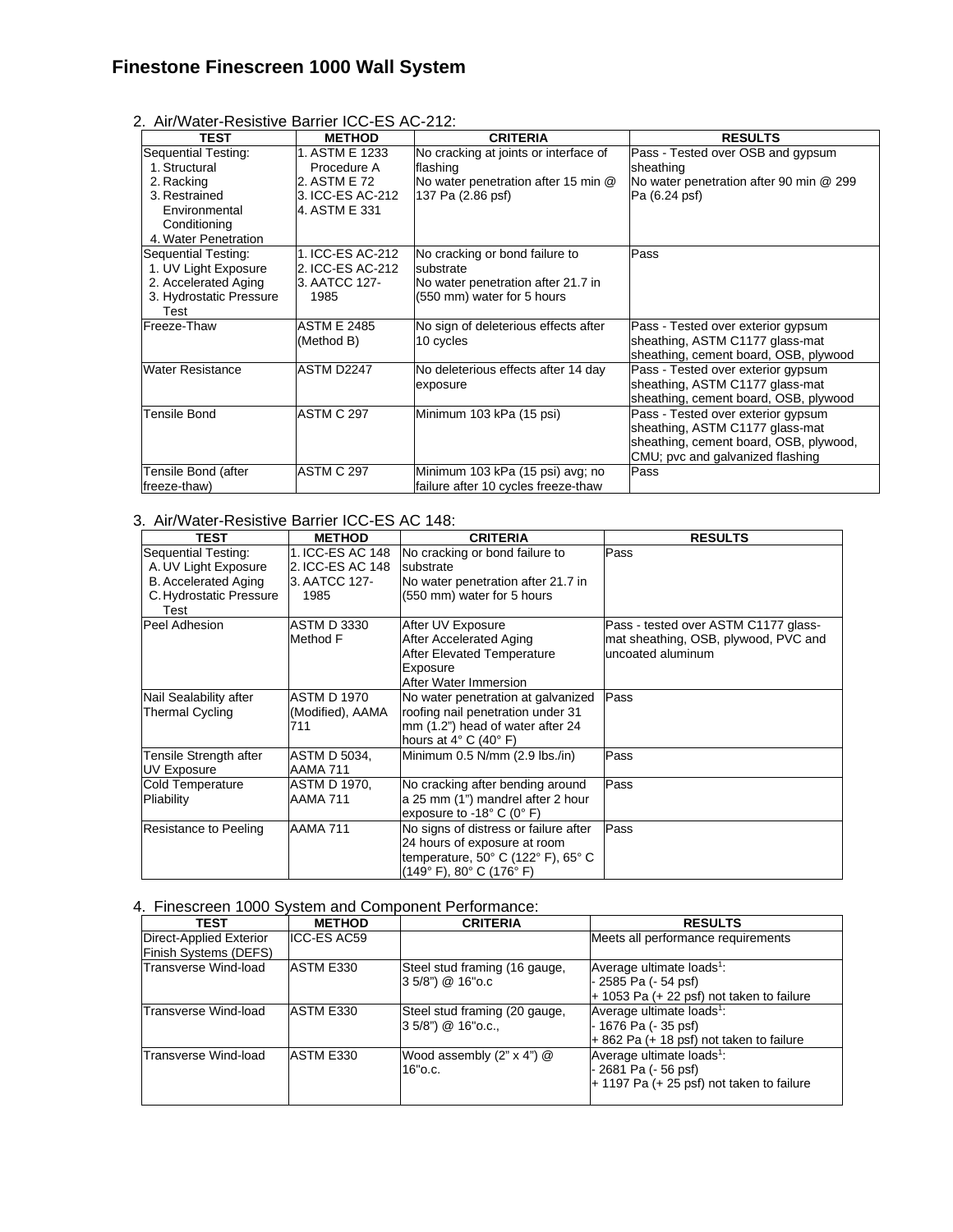| Bond Strength after<br><b>Accelerated Weathering</b> | AC59                            | Minimum 34.3 kPa (5 psi)                                                                                                                                                                                                                                                                                                                                                         | Pass                                                                             |
|------------------------------------------------------|---------------------------------|----------------------------------------------------------------------------------------------------------------------------------------------------------------------------------------------------------------------------------------------------------------------------------------------------------------------------------------------------------------------------------|----------------------------------------------------------------------------------|
| and Freeze-thaw Test<br><b>Racking Test</b>          | <b>ASTM E72</b>                 | No failure of finish at substrate<br>joints before failure of substrate<br>OR no failure at 1" net deflection                                                                                                                                                                                                                                                                    | Pass                                                                             |
| Restrained<br><b>Environmental Cycling</b><br>Test   | AC59                            | No cracking of finish or other<br>distress after 5 cycles of water<br>spray (24 hrs.) and radiant heat<br>(72 hrs.)                                                                                                                                                                                                                                                              | Pass                                                                             |
| <b>Water Penetration</b>                             | ASTM E 331                      | No water penetration after 15<br>minutes @ 137 Pa (2.86 psf)                                                                                                                                                                                                                                                                                                                     | Pass                                                                             |
| Radiant Heat Exposure                                | <b>NFPA 268</b>                 | No ignition at 20 minutes                                                                                                                                                                                                                                                                                                                                                        | Met test criteria.                                                               |
| <b>Fire Endurance</b>                                | ASTM E119                       | Maintain fire resistance of<br>existing rated assembly                                                                                                                                                                                                                                                                                                                           | 2-hour rating                                                                    |
| Intermediate Scale<br>Multi-story Fire Test          | NFPA 285 / UBC<br>Standard 26-9 | 1. Resist flame propagation over<br>the exterior surface<br>2. Resist vertical spread of<br>flame within combustible<br>core/component of panel from<br>one story to the next<br>3. Resist vertical spread of<br>flame over the interior surface<br>from one story to the next<br>4. Resist lateral spread of flame<br>from the compartment of fire<br>origin to adjacent spaces | Met test criteria                                                                |
| Surface Burning                                      | ASTM E84 / UL<br>723            | Flame spread $<$ 25<br>Smoke developed < 450                                                                                                                                                                                                                                                                                                                                     | All components of the system meet Class A<br>performance (FS $<$ 25; SD $<$ 450) |
| Abrasion Resistance                                  | <b>ASTM D968</b>                | No Cracking or loss of film<br>integrity at 528 qt. (500L) of<br>sand                                                                                                                                                                                                                                                                                                            | Finish Coat not worn through after 686 liters<br>of falling sand                 |
| <b>Accelerated Weathering</b>                        | ASTM G 153<br>(formerly G23)    | No deleterious effects after<br>2000 hours.                                                                                                                                                                                                                                                                                                                                      | Pass                                                                             |
| Freeze-Thaw                                          | AC59                            | No deleterious effects after 10<br>cycles                                                                                                                                                                                                                                                                                                                                        | Pass 60 cycles                                                                   |
| Mildew Resistance                                    | Mil Std 810B<br>Method 508      | No fungus growth after 28 days                                                                                                                                                                                                                                                                                                                                                   | Pass                                                                             |
| Salt Fog Resistance                                  | <b>ASTM B117</b>                | No deleterious effects after 300<br>hours                                                                                                                                                                                                                                                                                                                                        | Pass                                                                             |
| <b>Water Resistance</b>                              | <b>ASTM D 2247</b>              | No deleterious effects after 14<br>days exposure                                                                                                                                                                                                                                                                                                                                 | Pass                                                                             |

<sup>1</sup> No failure in the Finestone materials; failure in framing and/or sheathing connections; framing members shall be designed to comply with strength and stiffness requirements of the applicable code

#### 5. Reinforcing Mesh Testing:

| TEST                                     | <b>METHOD</b>      | CRITERIA                                                     | <b>RESULTS</b>  |
|------------------------------------------|--------------------|--------------------------------------------------------------|-----------------|
| Alkali Resistance of<br>Reinforcing Mesh | <b>ASTM E 2098</b> | Greater than 120 pli (21 dN/CM)<br>retained tensile strength | Pass (all mesh) |

#### **1.07 DELIVERY, STORAGE AND HANDLING**

- A. Deliver, store and handle products under provisions of Section [01 65 00] [01 66 00] [ ].
- B. Deliver Master Builders Solutions materials in original unopened packages with manufacturer's labels intact.
- C. Protect Master Builders Solutions materials during transportation and installation to avoid physical damage.
- D. Store Master Builders Solutions materials in cool, dry place protected from freezing. Store at no less than 40°F/4°C (50°F/10°C AURORA STONE, AURORA TC-100 and ALUMINA finish).
- E. Store MAXFLASH at a minimum of 40F. In cold weather, keep containers at room temperature for at least 24 hours before using.
- F. Store insulation boards flat and protected from direct sunlight and extreme heat.
- G. Store Reinforcing Mesh, SHEATHING FABRIC and WS FLASH flexible flashing in cool, dry place protected from exposure to moisture.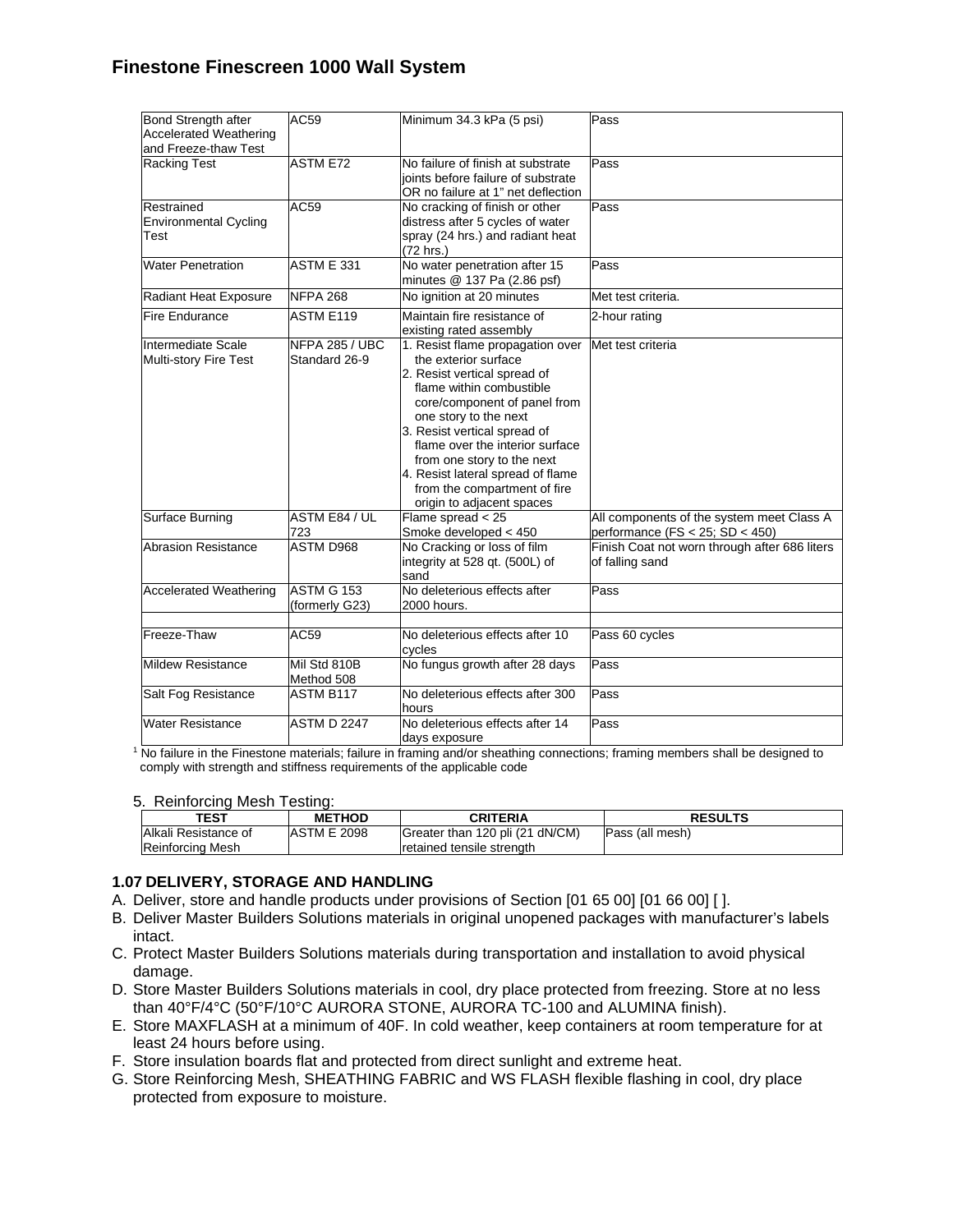### **1.08 PROJECT/SITE CONDITIONS**

- A. Do not apply Master Builders Solutions material in ambient temperatures below 40°F/4°C (50°F/10°C for AURORA STONE, AURORA TC-100 and ALUMINA Finish). Provide properly vented, supplementary heat during installation and drying period when temperatures less than 40°F/4°C (50°F/10°C for AURORA STONE, AURORA TC-100 and ALUMINA Finish) prevail.
- B. Do not apply materials to frozen surfaces.
- C. Maintain ambient temperature at or above 40°F/4°C (50°F/10°C for AURORA STONE, AURORA TC-100 and ALUMINA Finish) during and at least 24 hours after Finescreen 1000 Wall System installation and until dry.

#### **1.09 SEQUENCING AND SCHEDULING**

- A. Coordinate and schedule installation of Finestone Finescreen 1000 with related work of other sections.
- B. Coordinate and schedule installation of trim, flashing, and joint sealers to prevent water infiltration behind the System.
- C. Coordinate and schedule installation of air/weather barrier, windows, doors, AC units etc.

#### **1.10 WARRANTY**

- A. Provide Master Builders Solutions material warranty for Finestone Finescreen 1000 wall system installations under provisions of Section [01 70 00]. Reference Finestone Warranty Schedule technical bulletin for specific information.
- B. Comply with Master Builders Solutions notification procedures to assure qualification for warranty.

### **PART 2 - PRODUCTS**

#### **2.01 MANUFACTURERS**

A. Finescreen 1000 Wall System manufactured by Master Builders Solutions.

#### **2.02 MATERIALS**

**NOTE TO SPECIFIER: Items in blue/underlined indicate a system option or choice of options. Throughout the specification, delete those which are not required or utilized. Contact Finestone Wall Systems Technical Service Department for further assistance.** 

### **A. Air/water-Resistive Barrier Components:**

- 1. Air/Water-Resistive Barrier: *(Required, Select a, b, c or d)*
	- a. FINESTOP RA: A one-component fluid-applied vapor permeable air/water-resistive barrier.
	- b. FINESTOP RS: A one-component fluid-applied vapor permeable air/water-resistive barrier for use with airless spray equipment.
	- c. FINESTOP VB: A one-component fluid-applied vapor impermeable air/water-resistive barrier.
	- d. Code approved secondary air/water resistive barrier.
- 2. Rough Opening and Joint Treatment: **(Required if a b or c is selected above, select a or b)** 
	- a. SHEATHING FABRIC: A spun-bonded non-woven reinforced polyester web for use with Finestone fluid applied air/weather-resistive barriers.
	- b. MAXFLASH: A one-component elastomeric material for use as a flexible flashing membrane.
- 3. Transitional Membrane / Expansion Joint Flashing **(If selected, both a & b are required)**
	- a. WS FLASH: 30-mil thick, self-sealing, self-healing composite membrane of polyester fabric and rubberized asphalt. Compatible with Finestone liquid air/weather resistive barriers.
	- b. FLASHING PRIMER: A water-based primer for use prior to application of WS FLASH on all acceptable surfaces.
- 4. Cold Temperature Additive:
	- a. LT ADDITIVE: Blending of LT ADDITIVE with a pail of FINESTOP RA/RS/VB enables application of these materials at temperatures as low as 25°F (-4°C).
- **B. DRAINGE MAT** by Master Builders Solutions (Optional): Three-dimensional drainage core consisting of fused, entangled filaments.
- **C. Base Coats:** *(Required, Select One or More)*
	- 1. AB/C Base Coat: A 100% acrylic base coat, field-mixed with Type I or Type II Portland cement. It has a creamy texture that is easily spread.
	- 2. AB/C 1-STEP Base Coat: A dry-mix polymer adhesive and base coat containing Portland cement,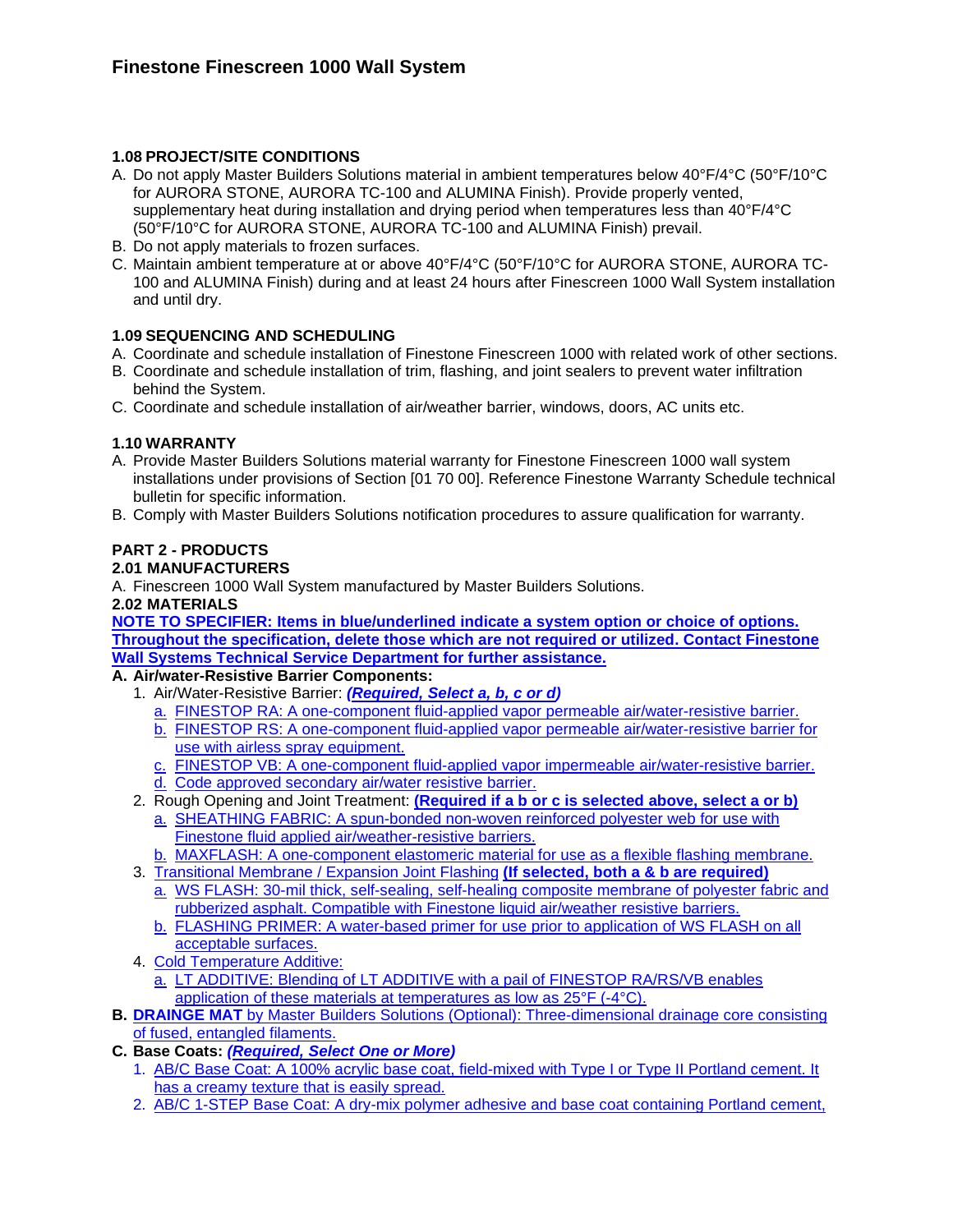and requiring only water for mixing.

- 3. FINEGUARD Base Coat: A 100% acrylic-based, water-resistant base coat, field-mixed with Type I or Type II Portland cement.
- 4. FINEBUILD Base Coat: A100% acrylic, fiber-reinforced base coat, adhesive and leveler that is fieldmixed with Type I or Type II Portland cement.

**NOTE TO SPECIFIER: Portland cement is not required if AB/C 1-STEP Base Coat is specified.** 

- **D. Portland cement:** Conform to ASTM C150, Type I, II, or I/II, grey or white; fresh and free of lumps.
- **E. Water:** Clean and potable without foreign matter.
- **F. Finestone Reinforcing Mesh:** Balanced, open-weave glass, fiber reinforcing mesh, twisted multi-end strands treated for compatibility with Finestone Base Coats. *(Required, Select One or More)*
	- 1. STANDARD MESH 4: Standard weight, 4 oz.
	- 2. INTERMEDIATE 6: Standard/medium weight, 6 oz.
	- 3. INTERMEDIATE 12: Intermediate weight, 12 oz.
	- 4. CORNER MESH: Intermediate weight, pre-marked for easy bending, for reinforcing at exterior corners.
	- 5. SELF-ADHERING MESH TAPE by Master Builders Solutions: a standard weight mesh coated with a pressure sensitive adhesive for use with base coat as reinforcement over acceptable sheathing joints, rough openings and at terminations
- **G. COLOR COAT by Master Builders Solutions Coating (Optional): A 100% acrylic-based coating. It is designed for spray-, roller- or brush-application over EIFS with minimum change in finish texture or sheen.**
- **H. TINTED PRIMER by Master Builders Solutions Primer (Optional): A 100% acrylic-based primer that helps alleviate shadowing and enhances performance of the Finestone Wall Systems. Color to closely match the selected Finestone Finish Coat color.**
- **I. Finestone Finish Coat:** *(Required, Select One or More Finishes and Textures)*
	- 1. PEBBLETEX Finish: 100% acrylic polymer finishes with advanced technology to improve long-term performance and dirt pick-up resistance; air cured, compatible with base coat; Finestone finish color [ ] as selected; finish texture:
		- a. NATURAL SWIRL: Has a medium "worm-holed" appearance which is achieved by the random aggregate sizes in the Finish. The "worm-holed" look can be circular, random, vertical or horizontal.
		- b. LIMESTONE: Utilizes uniformly sized aggregates for a uniform, fine texture.
		- c. FINETEX: Can achieve a wide variety of free-formed, textured appearances, including stipple and skip-trowel
		- d. MOJAVE: Provides a uniform, "pebble" appearance.
	- 2. PEBBLETEX TERSUS Finish: Modified acrylic-based finish with water repellent properties, compatible with base coat; Finestone Finish color [] as selected; finish texture:
		- a. F1.0: A 1.0 mm uniform aggregate creating a fine texture.
		- b. M1.5: A 1.5 mm uniform aggregate creating a medium sand texture.
		- c. T0.5: can achieve a wide variety of free-formed, textured appearances, including stipple and skip-trowel
		- e. R1.5: Has a medium "worm-holed" appearance which is achieved by the random aggregate sizes in the Finish. The "worm-holed" look can be circular, random, vertical or horizontal.
	- 3. Specialty Finishes: 100% acrylic polymer finishes that can be hand-troweled to simulate stone or create a time-honored, mottled tone-on-tone look that achieves a soft and weathered patina over time.
		- a. ENCAUSTO VERONA: Utilizes uniformly-sized aggregate to achieve a free-formed, flat texture. It can be used to achieve a mottled look and unlimited tone on tone designs by combining multiple colors.
		- b. METALLIC: Has a pearlescent appearance. It utilizes uniformly-sized aggregates for a uniform fine texture.
		- c. AURORA TC-100: Provides a stone-like appearance, either rough or smooth depending upon application.
		- d. AURORA STONE: Provides a rough, stone-like appearance.
		- e. ALUMINA: Is a factory-mixed, reflective stone finish consisting of colored aggregate and large black mica flakes in a 100% acrylic transparent binder that provides a classic granite or marble-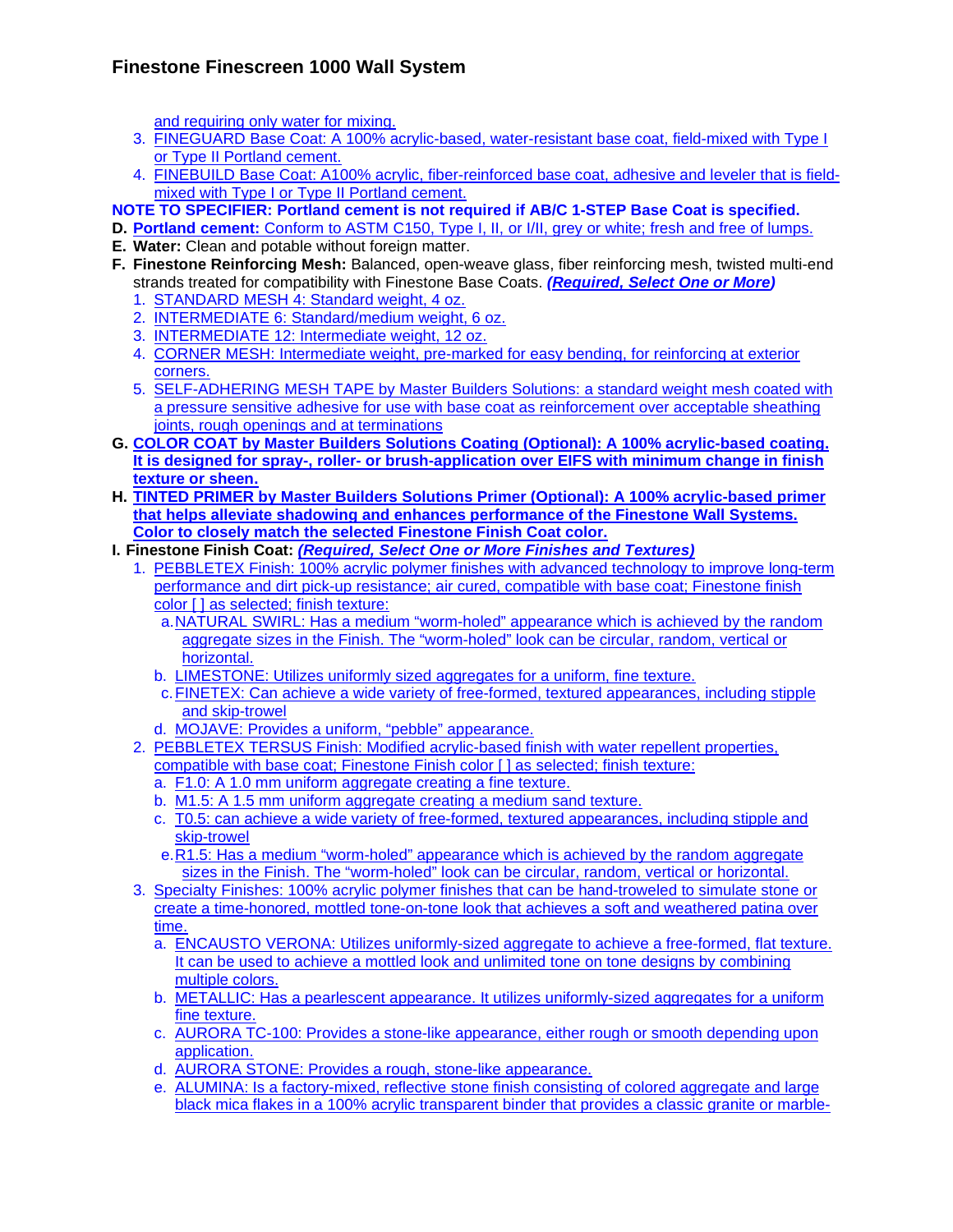like textured finished appearance.

- 4. CHROMA Finish: 100% acrylic polymer based finish with integrated high performance colorants for superior fade resistance, compatible with base coat; Finestone Finish color [ ] as selected; finish texture:
	- a. F1.0: Utilizes uniformly-sized aggregates for a uniformly fine texture.
	- b. M1.5: Provides a uniform "pebble" appearance.
	- c. R1.5: Has a medium "worm-holed" appearance which is achieved by the random aggregate sizes in the Finish. The "worm-holed" look can be circular, random, vertical or horizontal
- **J. ANTICOGLAZE by Master Builders Solutions Glaze/Stain (Optional):** 100% acrylic antiquing stain product used to impart an 'old world' mottled look to textured finishes.

# **2.03 ACCESSORIES**

**A.** Starter track, L bead, J bead, angled termination bead, casing beads, corner beads, expansion joints and weep screed must comply with ASTM D1784 or C1063 for vinyl. Type as recommended by Finestone Wall Systems.

#### **PART 3 - EXECUTION 3.01 EXAMINATION**

# **A. Site Conditions:**

- 1. Verify project site conditions under provisions of Section [01039] [ ].
- **B. Walls:** 
	- 1. Substrates/Sheathing:
		- a. Wall sheathing must be securely fastened per applicable building code and sheathing manufacturer's requirements.
		- b. Examine surfaces to receive Finestone materials and verify that substrate and adjacent materials are dry, clean, sound, and free of releasing agents, paint, or other residue or coatings. Verify substrate is flat, free of fins or planar irregularities greater than 1/4" in 10' (6.4 mm in 3 m).
	- 2. Air/weather Barrier:
		- a. Verify that the air/weather barrier is installed over the sheathing per applicable building code requirements, manufacturers' specifications and Finestone details, prior to application of the Finestone Cement-Board Stucco 1000 System.
	- 3. Cement-Board Substrates:
		- a. Acceptable substrates are cement-boards which satisfy ASTM C1325 (Type A, Exterior).
		- b. Cement-board must be securely fastened per manufacturers' recommendations, applicable building code and project requirements.
		- c. Walls shall have maximum deflection not to exceed L/360 of span under positive or negative design loads
		- d. Cement-board must be a single piece around corners of openings.
		- e. Cement-board must be fastened with corrosion resistant fasteners.
		- f. Cement-board and sheathing joints must be offset.
	- 4. Flashings:
		- a. Head, jamb and sills of all openings must be flashed with secondary air/weather barrier prior to window/door, HVAC, etc. installation. Refer to Finestone Moisture Protection Guidelines.
		- b. Windows and openings shall be flashed according to design and building code requirements.
		- c. Individual windows that are ganged to make multiple units require that the heads be continuously flashed and/or the joints between the units must be fully sealed.
	- 5. Decks:
		- a. Decks must be properly flashed prior to system application.
		- b. The system must be terminated a minimum of 1" (25 mm) above all decks, patios and sidewalks, etc.
	- 6. Utilities: The system must be properly terminated at all lighting fixtures, electrical outlets, hose bibs, dryer vents, etc.
	- 7. Roof: Verify that all roof flashings have been installed in accordance with the guidelines set forth by the Asphalt Roofing Manufacturers Association (ARMA).
	- 8. Kick-out flashing must be leak-proof and angled (min 100 degrees) to allow for proper drainage and water diversion.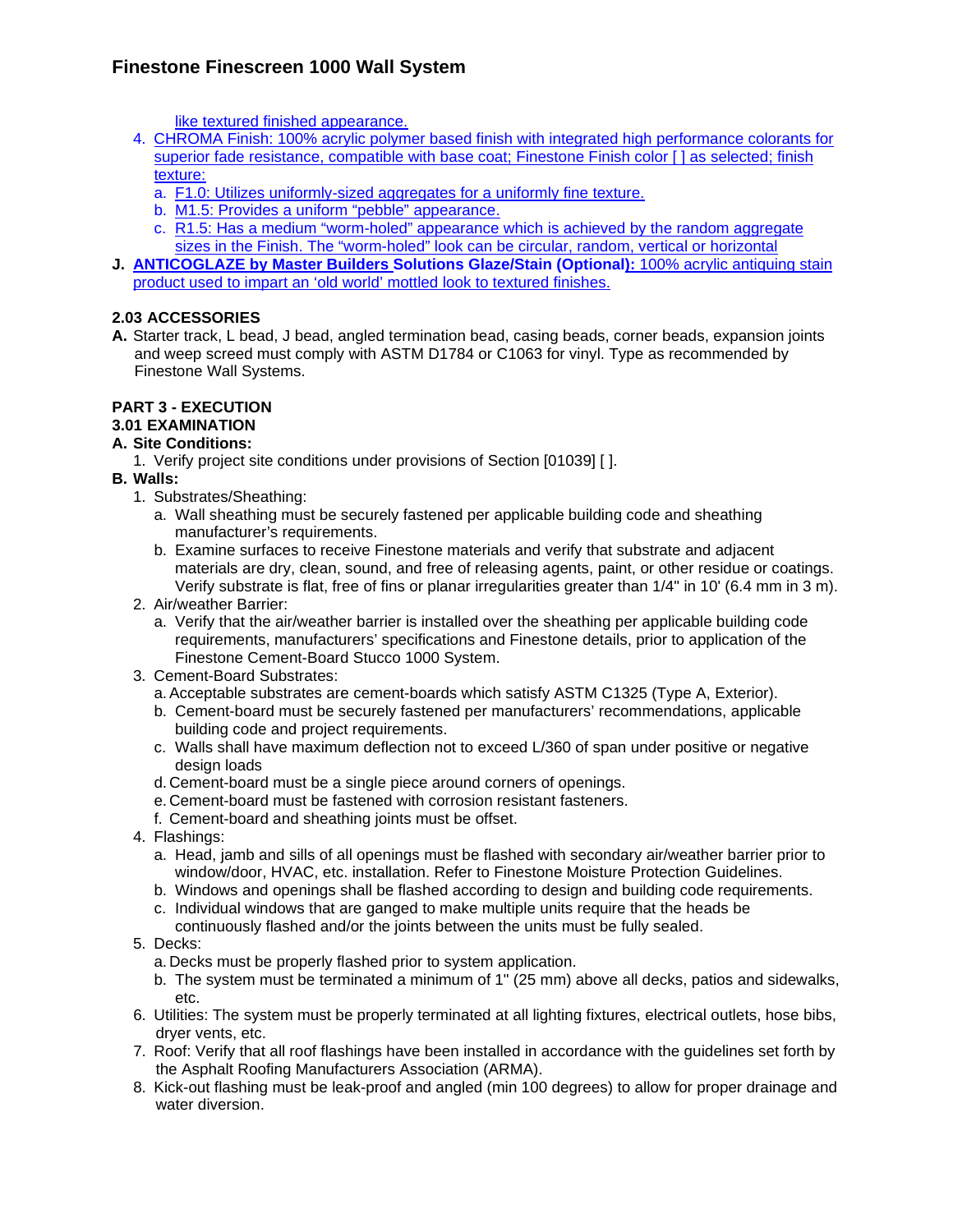- **C.** Do not proceed until all unsatisfactory conditions have been corrected.
- **D.** Installation of Finestone Finescreen 1000 is limited to residential and low rise commercial and institutional construction.
- **E.** Supplemental framing/blocking may be required to secure cement board at vertical control/expansion joints.

#### **3.02 PREPARATION**

- A. Protect all surrounding areas and surfaces from damage and staining during application of Finestone Cement-Board Stucco 1000 System.
- B. Protect finished work at end of each day to prevent water penetration.
- C. Prepare substrates in accordance with manufacturer's instructions.

#### **3.03 MIXING**

General: No additives are permitted unless specified in product mixing instructions. Close containers when not in use. Prepare in a container that is clean and free of foreign substances. Do not use a container which has contained or been cleaned with a petroleum-based product. Clean tools and equipment with water immediately after use. Dried material can only be removed mechanically. **NOTE TO SPECIFIER: Keep only the products in this section which were selected in Section 2.02. Delete those not to be utilized.**

#### **A. Air/Water-Resistive Barriers:**

- 1. WS FIL & FINESTOP RA/RS/VB: Mix with a clean, rust-free paddle and drill until thoroughly blended. Do not add water.
- 2. Cold Temperature Additive: LT ADDITIVE: Pour the entire contents of one (1) bottle of LT ADDITIVE into one (1) full pail of FINESTOP RA/RS/VB. Mix with a clean, rust-free paddle and drill until fully blended.

#### **B. Finestone Base Coat:**

- 1. AB/C Base Coat: Mix base coat with a clean, rust-free paddle and drill until thoroughly blended, before adding Portland cement. Mix one-part (by weight) Portland cement with one-part base coat. Add Portland cement in small increments, mixing until thoroughly blended after each additional increment. Clean, potable water may be added to adjust workability.
- 2. AB/C 1-STEP Base Coat: Mix and prepare each bag in a 19-liter (5-gallon) pail. Fill the container with approximately 5.6-liters (1.5-gallons) of clean, potable water. Add Base Coat in small increments, mixing after each additional increment. Mix Base Coat and water with a clean, rust-free paddle and drill until thoroughly blended. Additional AB/C 1-STEP Base Coat or water may be added to adiust workability.
- 3. FINEGUARD Base Coat: Mix base coat with a clean, rust-free paddle and drill until thoroughly blended, before adding Portland cement. Mix one-part (by weight) Portland cement with one-part base coat. Add Portland cement in small increments, mixing until thoroughly blended after each additional increment. Clean, potable water may be added to adjust workability.
- 4. FINESBUILD Base Coat: Mix base coat with a clean, rust-free paddle and drill until thoroughly blended, before adding Portland cement. Mix one-part (by weight) Portland cement with one-part base coat. Add Portland cement in small increments, mixing until thoroughly blended after each additional increment. Clean, potable water may be added to adjust workability.
- **C. COLOR COAT**: Mix the factory-prepared material with a clean, rust-free paddle and drill until thoroughly blended. A small amount of clean, potable water may be added to adjust workability. Do not overwater.
- **D. TINTED PRIMER**: Mix the factory-prepared material with a clean, rust-free paddle and drill until thoroughly blended. A small amount of clean, potable water may be added to adjust workability. Do not overwater.
- **E. Finestone Finishes:** PEBBLETEX, PEBBLETEX TERSUS, CHROMA, and ENCAUSTO VERONA Finish - Mix the factory-prepared material with a clean, rust-free paddle and drill until thoroughly blended. A small amount of clean, potable water may be added to adjust workability. Do not overwater.
- **F. Specialty Finishes:** AURORA TC-100, AURORA STONE, and ALUMINA Finish Gently mix the contents of the pail for 1 minute using a low RPM 1/2" drill equipped with a mixing paddle such as a Demand Twister or a Wind-Lock B-MEW, B-M1 or B-M9.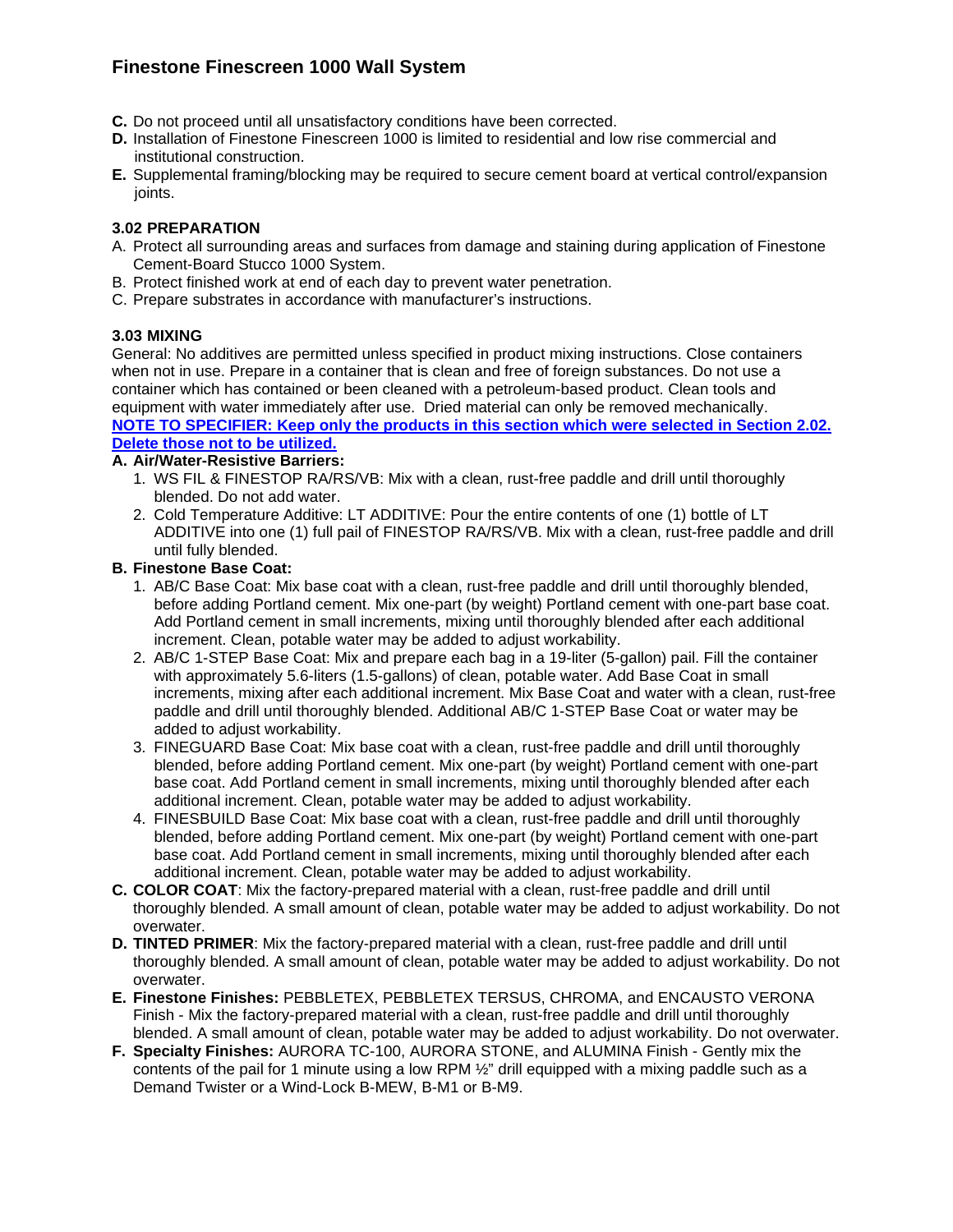**G. ANTICOGLAZE**: Mix the contents of the pail with a slow speed drill and paddle mixer until thoroughly blended.

# **3.04 APPLICATION**

### **A. Accessories:**

- 1. Attach Window/Door Drip Edge level and per manufacturer's instructions.
- 2. Attach starter track per manufacturer's instructions and *Finestone Finescreen 1000 Typical Details.*

### **B. Air/Water-Resistive Barrier:**

- 1. Finestone Air/Water Resistive Barrier:
	- a. All sheathing joints and windows/openings must be protected, and the air/water-resistive barrier applied in accordance with *Air/Water-Resistive/Vapor Barrier Application Guideline* technical bulletin.
	- b. Substrate shall be dry, clean, sound, and free of releasing agents, paint, or other residue or coatings. Verify substrate is flat, free of fins or planar irregularities greater than ¼" in 10' (6.4 mm in 3 m).
	- c. Unsatisfactory conditions shall be corrected before application of the Finestone air/waterresistive barriers.
	- d. Apply the SHEATHING FABRIC and Finestone air/water-resistive barrier in accordance with the Finestone air/water-resistive barrier product bulletin.
	- e. Apply the MAXFLASH in accordance with the product bulletin.
	- f. Installed materials shall be checked before continuing system application.
	- g. Ensure the Finestone air/water-resistive barrier or MAXFLASH overlaps the top flange of the starter track.
- 2. Water-Resistive Barrier (By Others):
	- a. Install according to the specific water resistive barrier manufacturer's specifications and all applicable building code requirements. The water resistive barrier shall be free of any damage such as holes or breaks and must be applied to all surfaces to receive the Finestone Finescreen 1000 Wall System. Wrap the water resistive barrier into rough openings (doors, windows, etc.) in accordance with Finestone's *Secondary Moisture Protection Barrier Guidelines* bulletin to increase the level of moisture protection to the building frame and interior. Coordinate work with other trades to assure proper sequencing, detailing and installation of materials.
- **C. DRAINAGE MAT:** Apply horizontally or vertically over Finestone Air/Water-Resistive Barrier ensuring it is free of wrinkles. Abut all vertical and horizontal edge and Secure DRAINAGE MAT to substrate with sufficient building staples or galvanized nails to remain in place prior to application of insulation board.
- **D. Cement Board:** Install cement board over secondary weather barrier, securely fastened, per manufacturers' recommendations, applicable building code and project requirements.
- **E. Trim Accessories:** Install per manufacturer's recommendations. Refer to Finestone's *Cement-Board Stucco Trim and Accessories* bulletin for accessory placement.

#### **F. SELF-ADHERING MESH TAPE (4"):**

- 1. Center the SELF-ADHERING MESH TAPE (4") over all cement board joints and terminations and firmly press while unrolling.
- 2. Ensure it is continuous, void of wrinkles. Overlap SELF-ADHERING MESH TAPE a minimum 2 1/2" (65 mm).
- 3. Apply mixed [ ] Base Coat to surface of SELF-ADHERING MESH TAPE by troweling from the center to the edges.
- 4. Allow Base Coat and SELF-ADHERING MESH TAPE to dry prior to application of Finestone Reinforcing Mesh and Base Coat.

# **G. Finestone CORNER MESH:**

- 1. Install CORNER MESH at corners.
- 2. Apply CORNER MESH prior to application of reinforcing mesh.
- 3. Cut CORNER MESH to workable lengths.
- 4. Apply mixed Finestone Base Coat to insulation board at outside corners using a stainless-steel trowel.
- 5. Immediately place CORNER MESH against the wet base coat and embed the CORNER MESH into the base boat by troweling from the corner; butt edges and avoid wrinkles.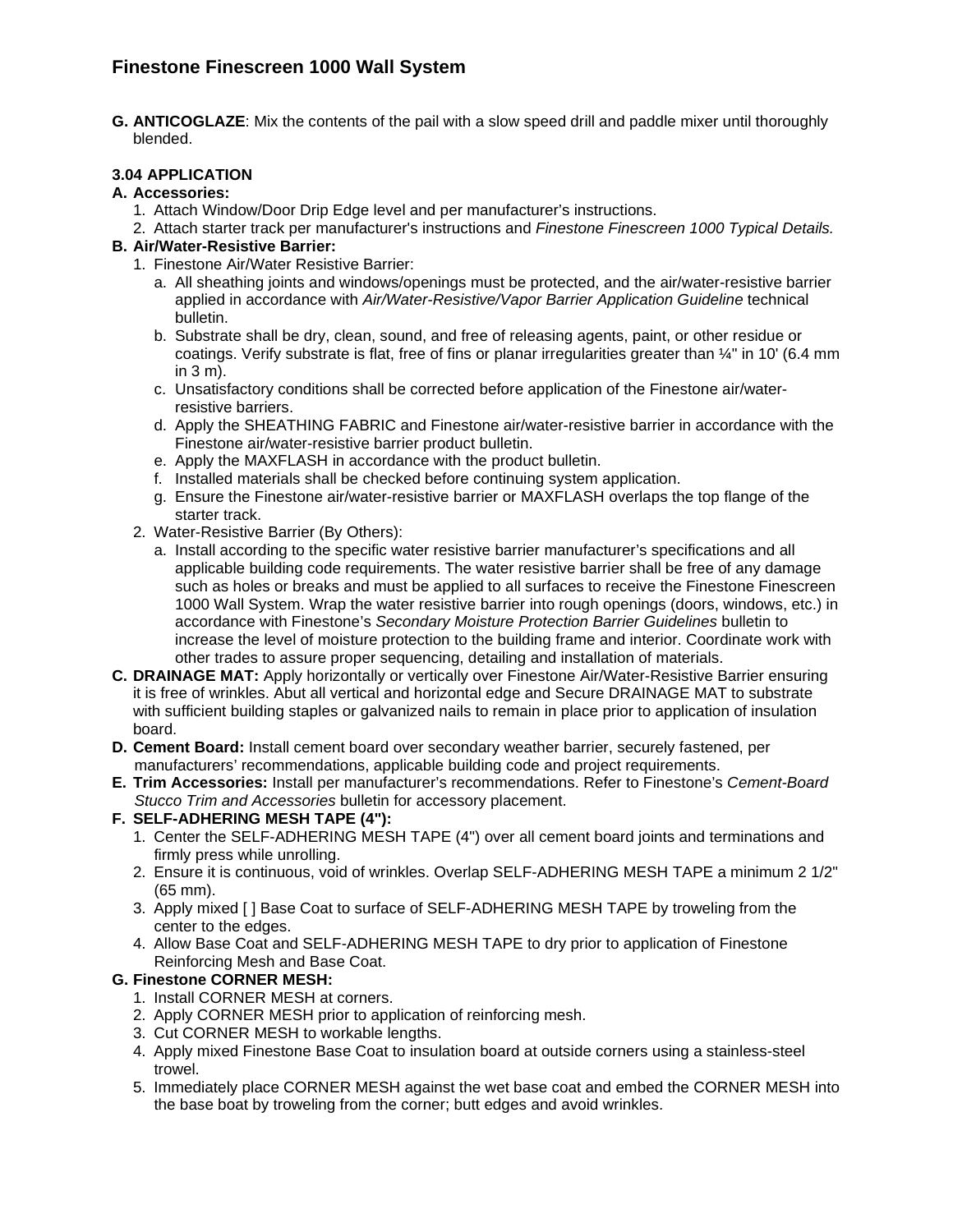- 6. After base coat is dry and hard, apply a layer of selected Finestone Reinforcing Mesh over the entire surface of the CORNER MESH in accordance with 3.04 H.
- **H. Reinforcing Mesh:** Standard or Medium Impact Resistance Reinforcing Mesh: STANDARD 4 INTERMEDIATE 6 and INTERMEDIATE 12:
	- 1. Install Finestone Reinforcing Mesh where indicated on drawings.
	- 2. Apply mixed Finestone Base Coat to entire surface of the cement board with a stainless-steel trowel to embed the reinforcing mesh.
	- 3. Immediately place Finestone Reinforcing Mesh against wet base coat and embed the reinforcing mesh into the base coat by troweling from the center to the edges.
	- 4. Lap reinforcing mesh 2  $\frac{1}{2}$ " (64 mm) minimum at edges.
	- 5. Ensure reinforcing mesh is continuous at corners, void of wrinkles and embedded in base coat so that no reinforcing mesh color is visible.
	- 6. If required, apply a second layer of base coat to achieve total nominal base coat/reinforcing mesh thickness of 1/16" (1.6 mm).
	- 7. Allow base coat with embedded reinforcing mesh to dry hard (normally 8 to 10 hours).

# **I. COLOR COAT:**

- 1. Apply material to the base coat/reinforcing mesh in sealant joints with a high-quality, latex-type paintbrush. Work material continuously until a uniform appearance is obtained.
- 2. Allow to dry thoroughly (approximately 24 hours) prior to application of sealant primer and sealant.

# **J. TINTED PRIMER:**

- 1. Apply Primer to the base coat/reinforcing mesh with a sprayer, <sup>3</sup>%" (10 mm) nap roller, or good quality latex paint brush at a rate of approximately 150–250 ft² per gallon (3.6–6.1m² per liter).
- 2. Primer shall be dry to the touch before proceeding to the Finestone Finish coat application.
- **K. Finestone Finish Coat:** PEBBLETEX, PEBBLETEX TERSUS and CHROMA. 1. Apply Finestone Finish directly to the base coat with a clean, stainless steel trowel.
	- 2. Apply and level Finestone Finish during the same operation to minimum obtainable thickness consistent with uniform coverage.
	- 3. Maintain a wet edge on Finestone Finish by applying and texturing continually over the wall surface.
	- 4. Work Finestone finish to corners, joints or other natural breaks and do not allow material to set up within an uninterrupted wall area.
	- 5. Float Finestone Finish to achieve final texture.

# **L. Specialty Finish:**

- 1. AURORA TC-100 Finish:
	- a. Apply TINTED PRIMER by Master Builders Solutions to substrate in accordance with current product bulletin. Primer shall be of corresponding color for selected AURORA TC-100 Finish color. Allow Primer to dry to the touch before proceeding Finish application.
	- b. Apply a tight coat of finish with a clean, stainless steel trowel.
	- c. Maintain a wet edge on finish by applying and leveling continually over the wall surface.
	- d. Work finish to corners, joints or other natural breaks and do not allow material to set up within an uninterrupted wall area. Allow first coat to set until surface is completely dry prior to applying a second coat of finish.
	- e. For a smooth appearance, use a stainless-steel trowel and apply the second coat of finish. Achieve final texture using circular motions.
	- f. For a textured appearance, apply the second coat of finish using a spray gun and hopper. Double-back to achieve final texture.
	- g. Total thickness of finish shall be approximately 1/16 (1.6 mm).
- 2. AURORA STONE Finish:
	- a. Apply TINTED PRIMER by Master Builders Solutions to substrate in accordance with current product bulletin. Primer shall be of corresponding color for selected AURORA STONE Finish color. Allow Primer to dry to the touch before proceeding Finish application.
	- b. Apply a coat of Finish using a spray gun and hopper, maintaining a wet edge. Work to corners, joints or other natural breaks and do not allow material to set up within an uninterrupted wall area.
	- c. Allow first coat of AURORA STONE Finish to set until surface is completely dry prior to applying a second coat of Finish.
	- d. Apply a second coat of Finish using a spray gun and hopper; double back to achieve final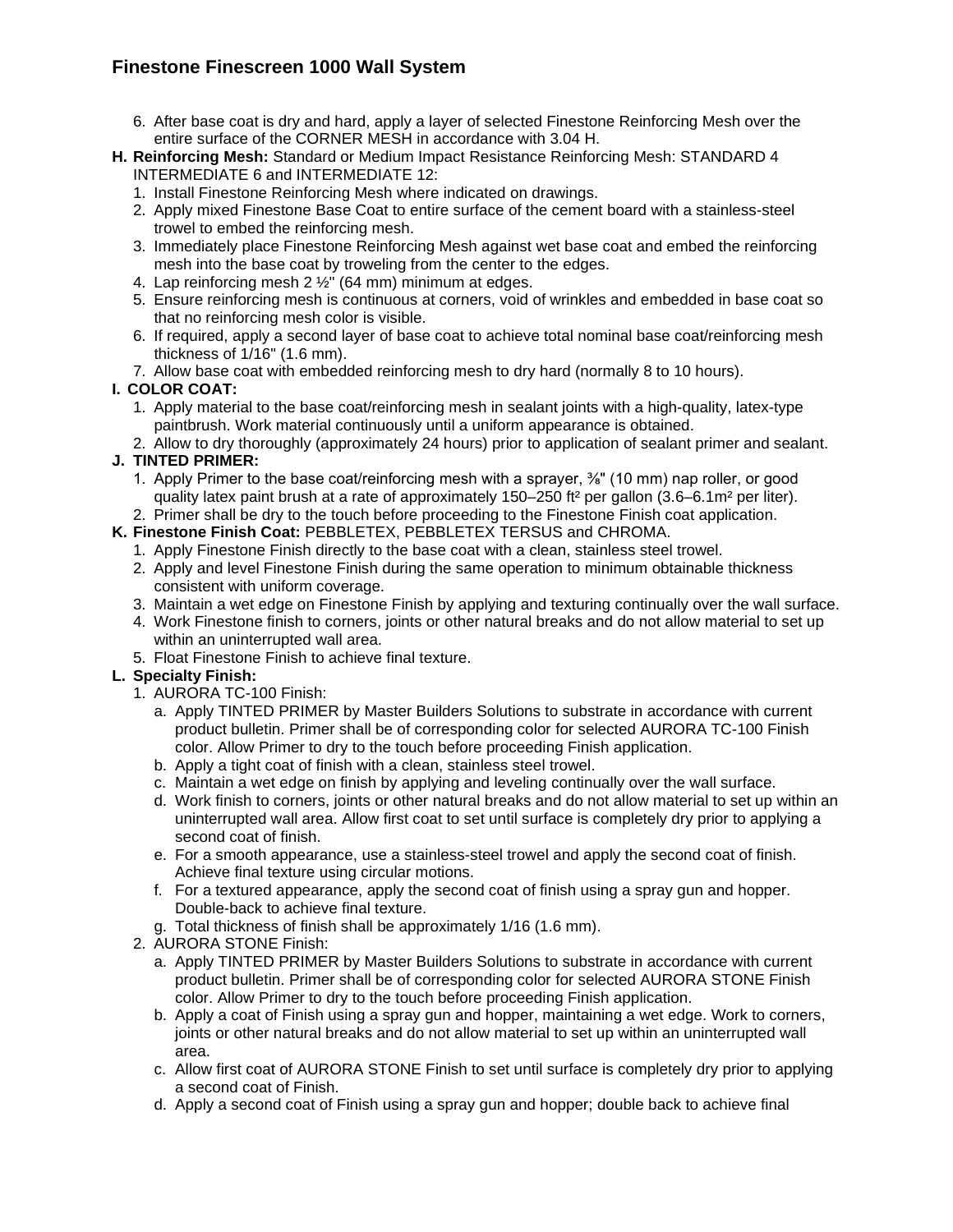texture.

e. Thickness of Finish may vary between 1/16" (1.6 mm) and 1/8" (3.2 mm), depending upon texture.

**Note: Spraying of AURORA STONE shall be in the same manner and direction and by the same mechanic on a particular elevation or project whenever possible, to maintain a uniform appearance. Maintain consistent air pressure to minimize texture variations. Stator or rotor design pumps are not recommended.** 

- 3. ALUMINA Finish:
	- a. Apply TINTED PRIMER by Master Builders Solutions to substrate in accordance with current product bulletin. Primer shall be of corresponding color for selected ALUMINA Finish color. Allow Primer to dry to the touch before proceeding Finish application.
	- b. Apply a tight coat of finish with a clean, stainless steel trowel.
	- c. Maintain a wet edge on finish by applying and leveling continually over the wall surface.
	- d. Work finish to corners, joints or other natural breaks and do not allow material to set up within an uninterrupted wall area. Allow first coat to set until surface is completely dry prior to applying a second coat of finish
	- e. Use a stainless-steel trowel and apply the second coat of finish. Achieve final texture using circular motions
	- f. Total thickness of finish may be between 1/16" (1.6 mm) and 1/8" (3.2 mm).
- **M. ANTICOGLAZE Glaze/Stain:** Apply in accordance with recommendations contained in current product literature.

### **3.05 CLEANING**

- **A.** Clean work under provisions of Section [01 74 00] [ ].
- **B.** Clean adjacent surfaces and remove excess material, droppings, and debris.

#### **3.06 PROTECTION**

**A.** Protect base coat from rain, snow and frost for 48 - 72 hours following application.

**B.** Protect installed construction under provisions of Section [01 76 00] [ ].

#### **END OF SECTION**